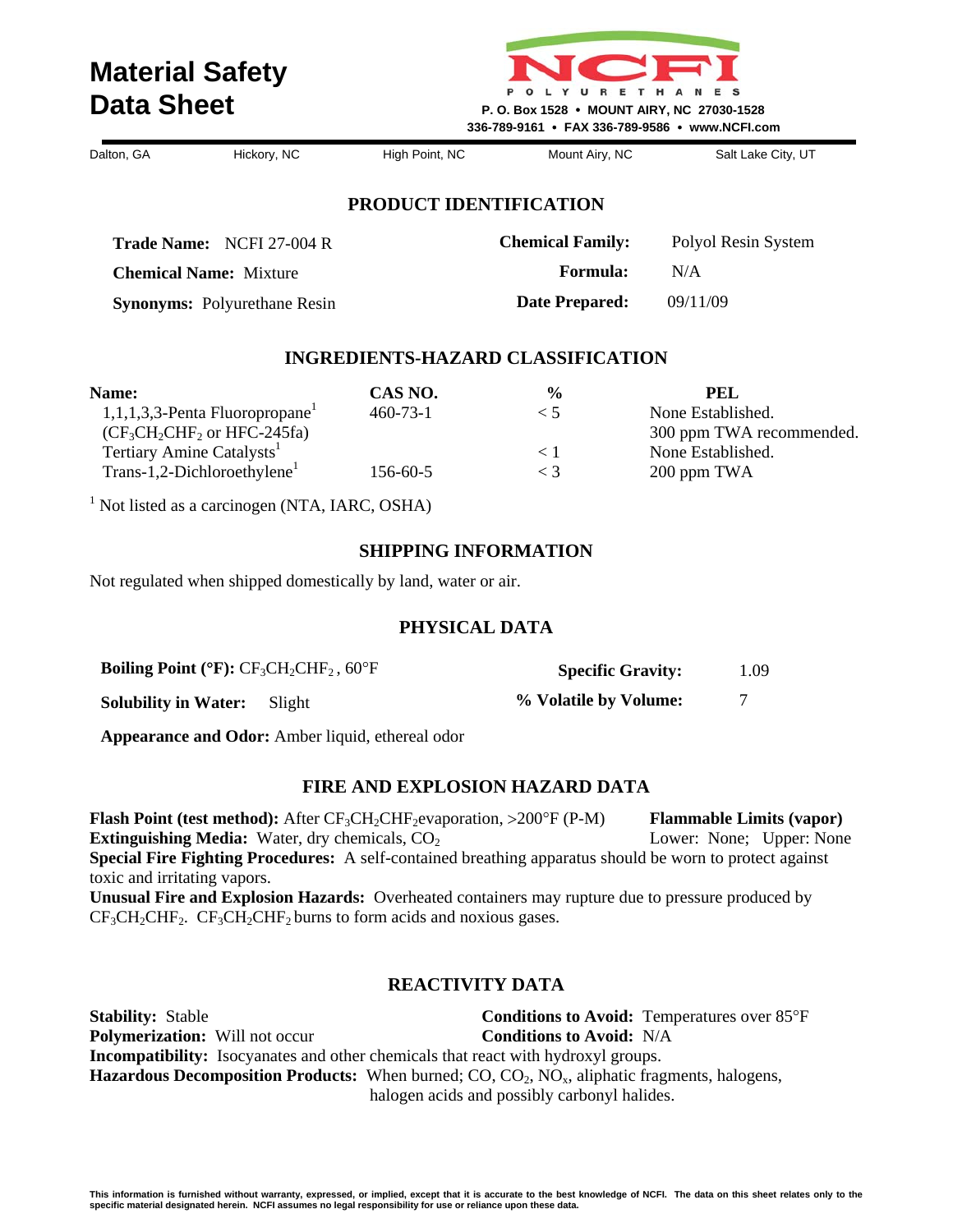**Permissible Exposure Limit:** None established.

**Effects of Overexposure:** May cause skin or eye irritation upon contact. Avoid breathing vapors. The dense vapors can displace and reduce breathing air in confined or unventilated spaces causing asphyxiation. Overexposure may cause tremors, confusion, irritation, and may result in cardiac sensitization.

# **First Aid Procedures**

**Eyes:** Flush with water for at least 15 minutes. See a physician if irritation develops. **Skin:** Wash with soap and water at first opportunity. **Inhalation:** Move to fresh air if symptoms develop. If breathing is difficult, give oxygen and call physician. **Ingestion:** Induce vomiting; get medical attention.

### **SPECIAL PROTECTION INFORMATION**

**Ventilation:** Local exhaust ventilation is recommended when working with this product. Uses requiring heating and/or spraying may require more ventilation or personal protective equipment.

**Respiratory Protection:** The specific respirator selected must be based on contamination levels of this material found in the workplace and the working limits of the respirator. A supplied air, full-face mask, positive pressure or continuous flow respirator or a supplied air hood is required when airborne concentrations are unknown or exceed threshold limit values. A positive pressure, self contained breathing apparatus can be used in emergencies or other unusual situations. Full-face air purifying respirators equipped with organic vapor cartridges can be used in certain situations*, see OSHA standard 29CFR 1910.134*. All equipment must be NIOSH approved and maintained.

**Eye Protection:** Goggles or chemical safety glasses. **Gloves:** Chemically resistant rubber or plastic. **Other:** Avoid eye and skin contact. Eye wash system and showers should be available.

#### **SPILL OR LEAK PROCEDURES**

Remove or extinguish ignition or combustion sources.

Contain spill. Absorb with sawdust, etc., and shovel into container. Waste material should be disposed of under conditions which meet federal, state, and local environmental regulations. Wash area with detergent and water.

#### **SPECIAL PRECAUTIONS**

Store between 65°F and 85°F out of sunlight. Keep tightly sealed. Relieve pressure slowly when opening container.

R Component drums can be sent to drum reconditioners or disposed of as ordinary industrial waste in compliance with pertinent regulations.

**CAUTION:** Under no circumstances should empty drums be burned or cut open with an electric or gas torch.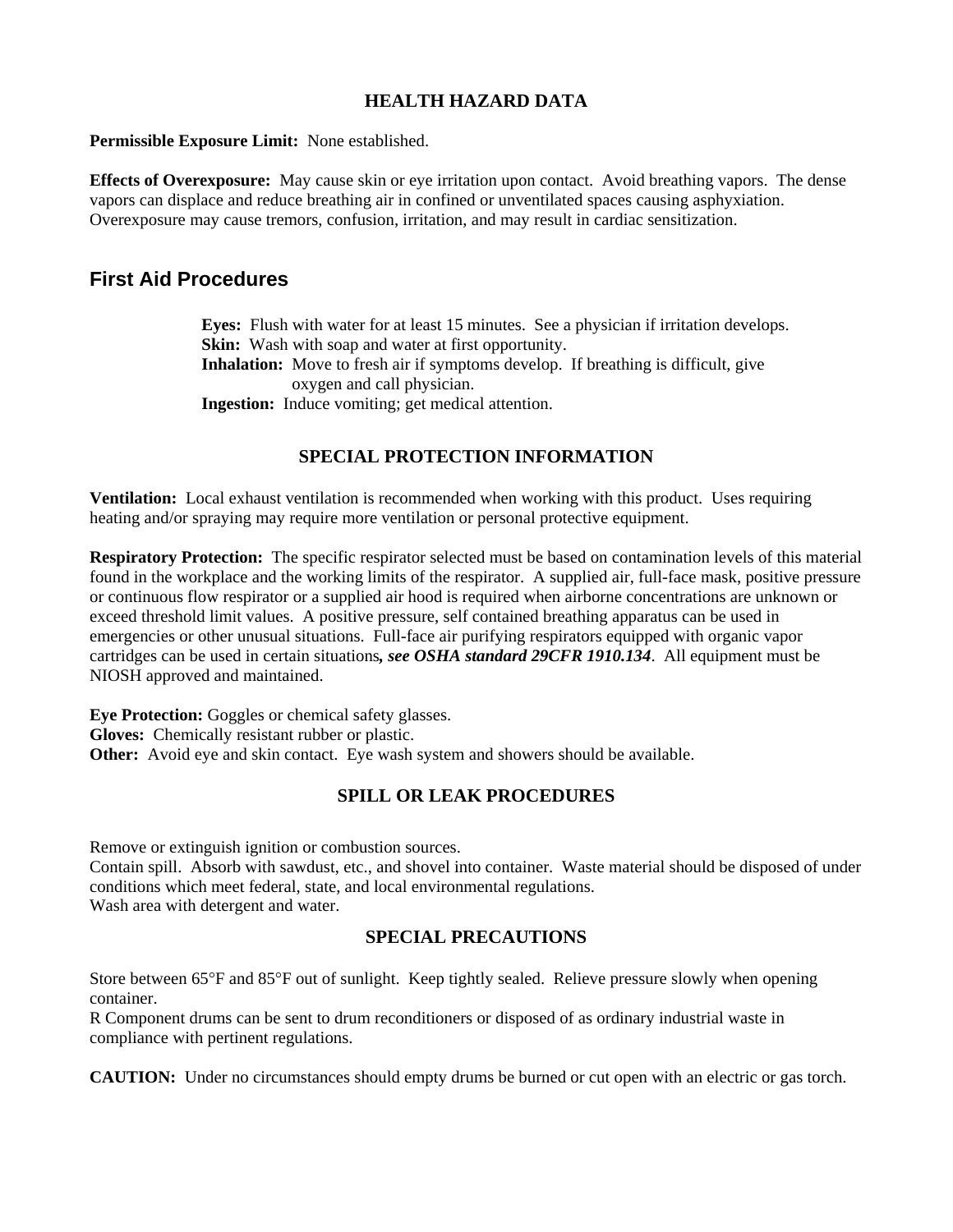

**Chemical Name:** Polymethylene polyphenylisocyanate

Dalton, GA Hickory, NC High Point, NC Mount Airy, NC Salt Lake City, UT

 **Specific Gravity:** 1.24 **% Volatile by Volume:** None

#### **PRODUCT IDENTIFICATION**

**Trade Name:** NCFI 27-004 A

**Chemical Family:** Aromatic Isocyanate  **Formula:** N/A  **Date Prepared:** 09/11/09

**Synonyms:** Polymeric MDI

#### **INGREDIENTS-HAZARD CLASSIFICATION**

| Name:                                  | CAS NO.   | $\frac{6}{9}$ | PEL                |
|----------------------------------------|-----------|---------------|--------------------|
| Diphenylmethane diisocyanate $(MDI)^T$ | 101-68-8  | 50            | $0.02$ ppm ceiling |
| Higher polymers of similar structure   | 9016-87-9 | 50            | None Established.  |

<sup>1</sup> Not listed as a carcinogen (NTA, IARC, OSHA)

#### **SHIPPING INFORMATION**

Not regulated when shipped by land, water or air when packaged in single containers of 5000 pounds or less.

#### **PHYSICAL DATA**

**Boiling Point (**°**F):** 625°F

**Solubility in Water:** Insoluble, reacts

**Appearance and Odor:** Brown liquid, slight aromatic odor

#### **FIRE AND EXPLOSION HAZARD DATA**

**Flash Point (test method):** 390°F (P-M)

**Extinguishing Media:** Water, dry chemicals, CO<sub>2</sub>

**Special Fire Fighting Procedures:** A self-contained breathing apparatus should be worn to protect against toxic and irritating vapors.

**Unusual Fire and Explosion Hazards:** At temperatures above 400°F, MDI can polymerize/decompose causing pressure build-up in closed containers and possibly rupture. Avoid water contamination in closed containers which may cause rupture  $(CO<sub>2</sub>)$  is evolved).

### **REACTIVITY DATA**

**Stability:** Stable **Conditions to Avoid:** Contamination with water **Polymerization:** May occur from contact with water, alcohols, glycols or other materials containing active hydrogens.

**Incompatibility:** Water, alcohols, amines, strong bases.

**Hazardous Decomposition Products:** By high heat or fire; CO, CO<sub>2</sub>, NO<sub>x</sub>, benzene, toluene, aliphatic fragments and traces of HCN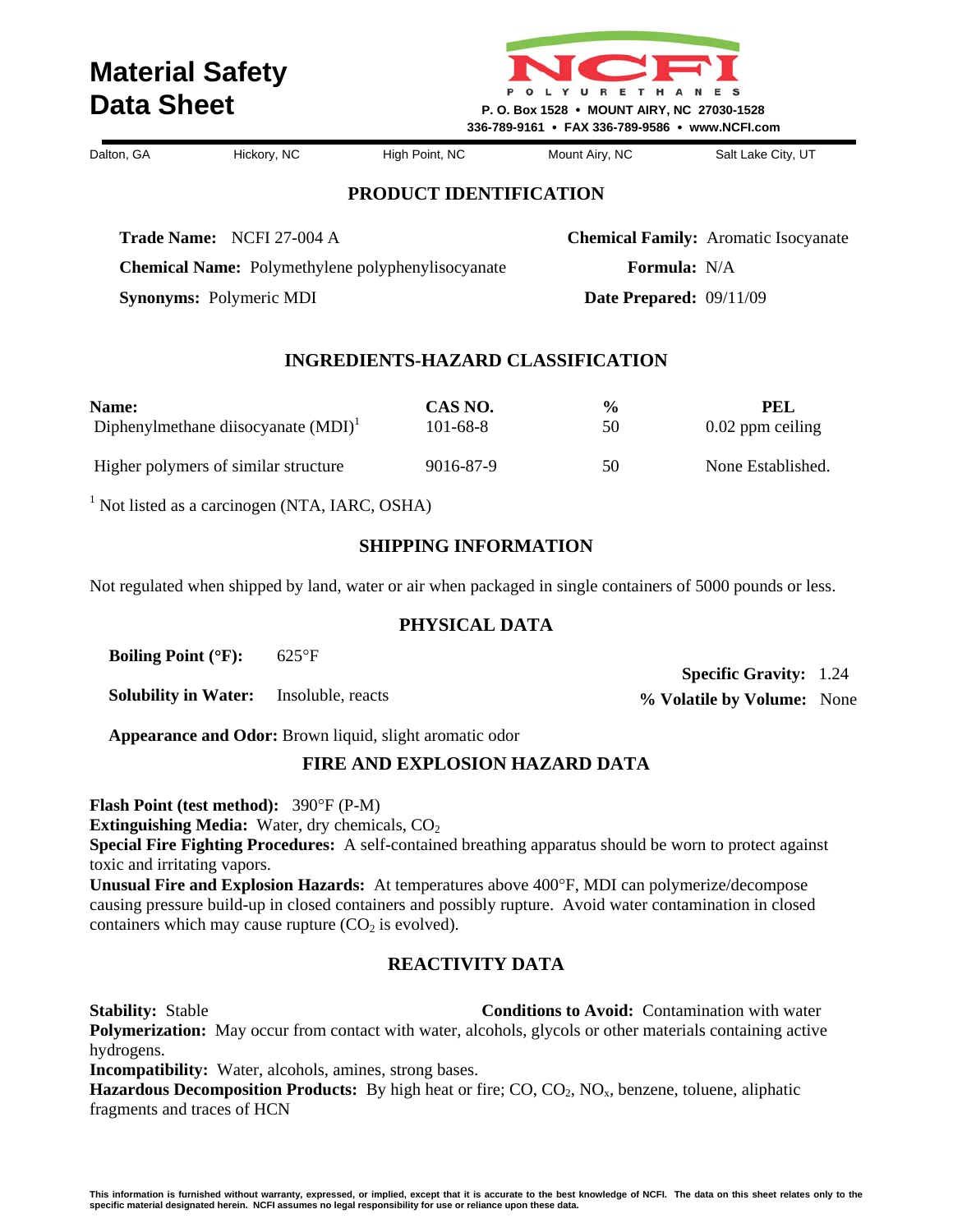#### **Permissible Exposure Limit:** 0.02 ppm ceiling for MDI.

**Effects of Overexposure:** May cause skin or eye irritation upon contact. Inhalation of MDI vapors may cause breathlessness, chest discomfort, coughing and reduced pulmonary functions. Exposure may produce asthmalike symptoms, also may lead to allergic sensitivity.

#### **First Aid Procedures:**

**Eyes:** Flush with flowing water for at least 15 minutes, then obtain medical attention. **Skin:** Remove contaminated clothing and wash off with soap & water. **Inhalation:** Remove to fresh air, administer oxygen if necessary. **Ingestion:** Drink large amounts of water. See a physician.

### **SPECIAL PROTECTION INFORMATION**

**Ventilation:** MDI has a very low vapor pressure at room temperature. General/local ventilation typically control exposure levels very adequately. Uses requiring heating and/or spraying may require more aggressive engineering controls or personal protective equipment. Monitoring is required to determine engineering controls.

**Respiratory Protection:** The specific respirator selected must be based on contamination levels of this material found in the workplace and the working limits of the respirator. A supplied air, full-face mask, positive pressure or continuous flow respirator or a supplied air hood is required when airborne concentrations are unknown or exceed threshold limit values. A positive pressure, self contained breathing apparatus can be used in emergencies or other unusual situations. Full-face air purifying respirators equipped with organic vapor cartridges can be used in certain situations*, see OSHA standard 29CFR 1910.134*. All equipment must be NIOSH approved and maintained.

**Eye Protection:** Wear goggles or chemical safety glasses. **Gloves:** Chemically resistant rubber or plastic. **Other:** Avoid eye and skin contact. Eye wash system and safety showers should be available.

#### **SPILL OR LEAK PROCEDURES**

Contain spill. Absorb with sawdust, etc., and shovel into open top drum. Decontaminate absorbent and spill area with 2% detergent/water solution. Let waste stand for 1 to 2 days, then dispose of waste in a licensed facility. Respiratory protection/ventilation is recommended during clean-up.

#### **SPECIAL PRECAUTIONS**

Store between 65°F and 85°F out of sunlight. Keep tightly sealed to prevent moisture contamination. Relieve pressure slowly when opening container. Once opened, protect contents from water with dry atmosphere (-40°F dew point). If isocyanate becomes contaminated, do not reseal. Empty isocyanate drums or other container should be decontaminated by filling with water or decontamination solution, preferably outdoors. Allow to stand for 24-48 hours, open to the atmosphere. DO NOT SEAL DRUMS OR CONTAINERS. Drain the drums and puncture to prevent reuse. Dispose of as ordinary industrial waste.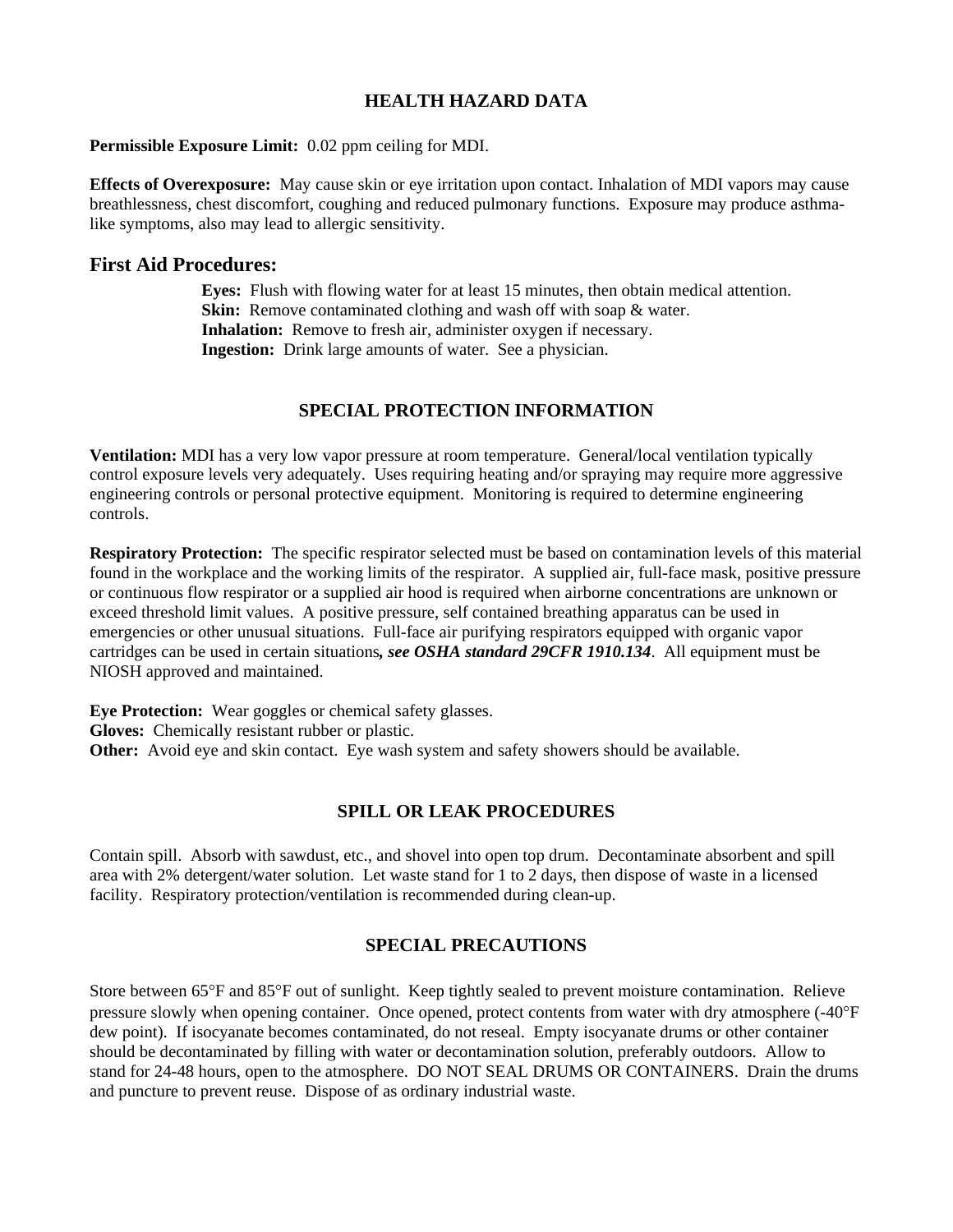

Dalton, GA Hickory, NC High Point, NC Mount Airy, NC Salt Lake City, UT

Date Prepared: 2/22/89 Last Revision Date: 6/16/00

# **SARA 313 INFORMATION**

The isocyanate (A) component product of this NCFI system contains the following chemical(s) subject to the reporting requirements of Section 313 of Title III of the Superfund Amendments and Reauthorization Act (SARA) of 1986, EPCRA Section 313 (40 CFR 372) and the Comprehensive Environmental Response, Compensation and Liability Act (CERCLA).

| <b>CHEMICAL NAME</b>                                                         | <b>CAS NUMBER</b> | <b>CERCLA RQ</b> | <b>CONCENTRATION</b>     |
|------------------------------------------------------------------------------|-------------------|------------------|--------------------------|
| Methylene Bis Phenylisocyanate<br>(Same as Diphenylmethane disocyanate (MDI) | $101 - 68 - 8$    | 5000 lbs.        | See $MSDS - A$ Component |
| Polymeric Diphenylmethane diisocyanate 9016-87-9                             |                   |                  | See MSDS – A Component   |

#### IMPORTANT NOTICE

This notification is a part of the Material Safety Data Sheet document and must not be detached. Any copying and redistribution of the Material Safety Data Sheet shall include copying of this notice and attaching the copy to the redistributed Material Safety Data Sheet copies.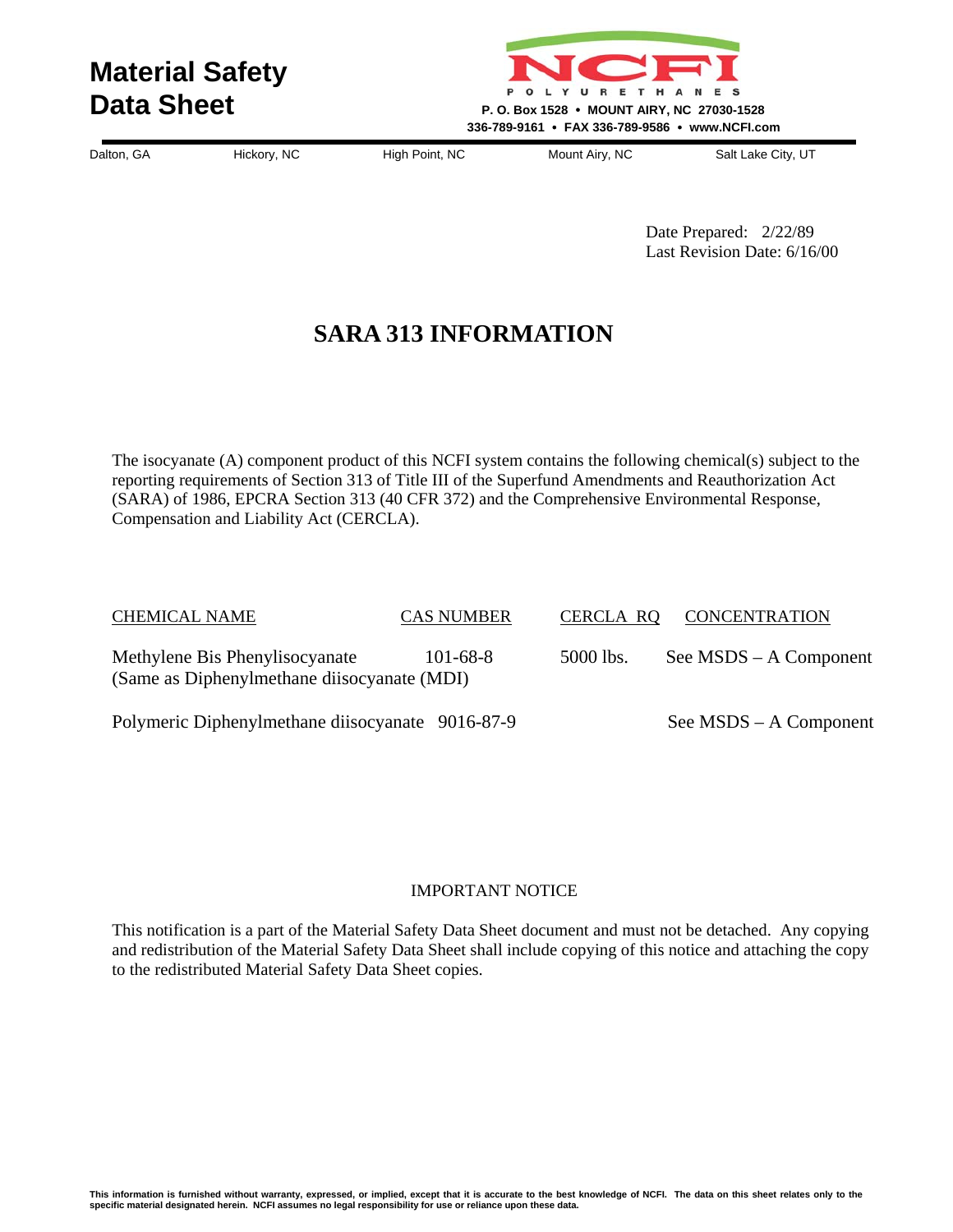

Dalton, GA **Hickory, NC** Mount Airy, NC Salt Lake City, UT

# **PRODUCT IDENTIFICATION**

**Trade Name:** NCFI 60-003 R **Chemical Name:** Mixture **Synonyms:** Polyurethane Resin

**Chemical Family:** Polyol Resin System **Formula:** N/A **Date Prepared:** 06/30/10

# **INGREDIENTS-HAZARD CLASSIFICATION**

| Name:                | CAS NO.    | $\frac{0}{0}$ | PEL               |
|----------------------|------------|---------------|-------------------|
| Petroleum Distillate | 64742-88-7 | < 15          | None Established. |
| Trade Secret Solvent |            | < 20          | None Established  |

IARC, NTP, and OSHA do not list any components of this product as a carcinogen.

### **SHIPPING INFORMATION**

Not regulated when shipped domestically by land or water.

# **PHYSICAL DATA**

**Boiling Point (**°**F):** >200°F

**Solubility in Water:** High

**Appearance and Odor:** Opaque liquid, faint petroleum odor

# **FIRE AND EXPLOSION HAZARD DATA**

**Flash Point (test method):** >200°F (P-M) **Flammable Limits (vapor) Extinguishing Media:** Water, dry chemicals,  $CO<sub>2</sub>$  N/A **Special Fire Fighting Procedures:** A self-contained breathing apparatus should be worn to protect against toxic and irritating vapors. **Unusual Fire and Explosion Hazards:** 

# **REACTIVITY DATA**

**Stability:** Stable **Conditions to Avoid:** N/A **Polymerization:** Will not occur **Conditions to Avoid:** N/A **Incompatibility:** Isocyanates and other chemicals that react with hydroxyl groups. **Hazardous Decomposition Products:** When burned; CO, CO<sub>2</sub>, NO<sub>x</sub>, and aliphatic fragments, halogens, halogen acids and possibly carbonyl halides.

 **Specific Gravity:** 1.00

**% Volatile by Volume:** 0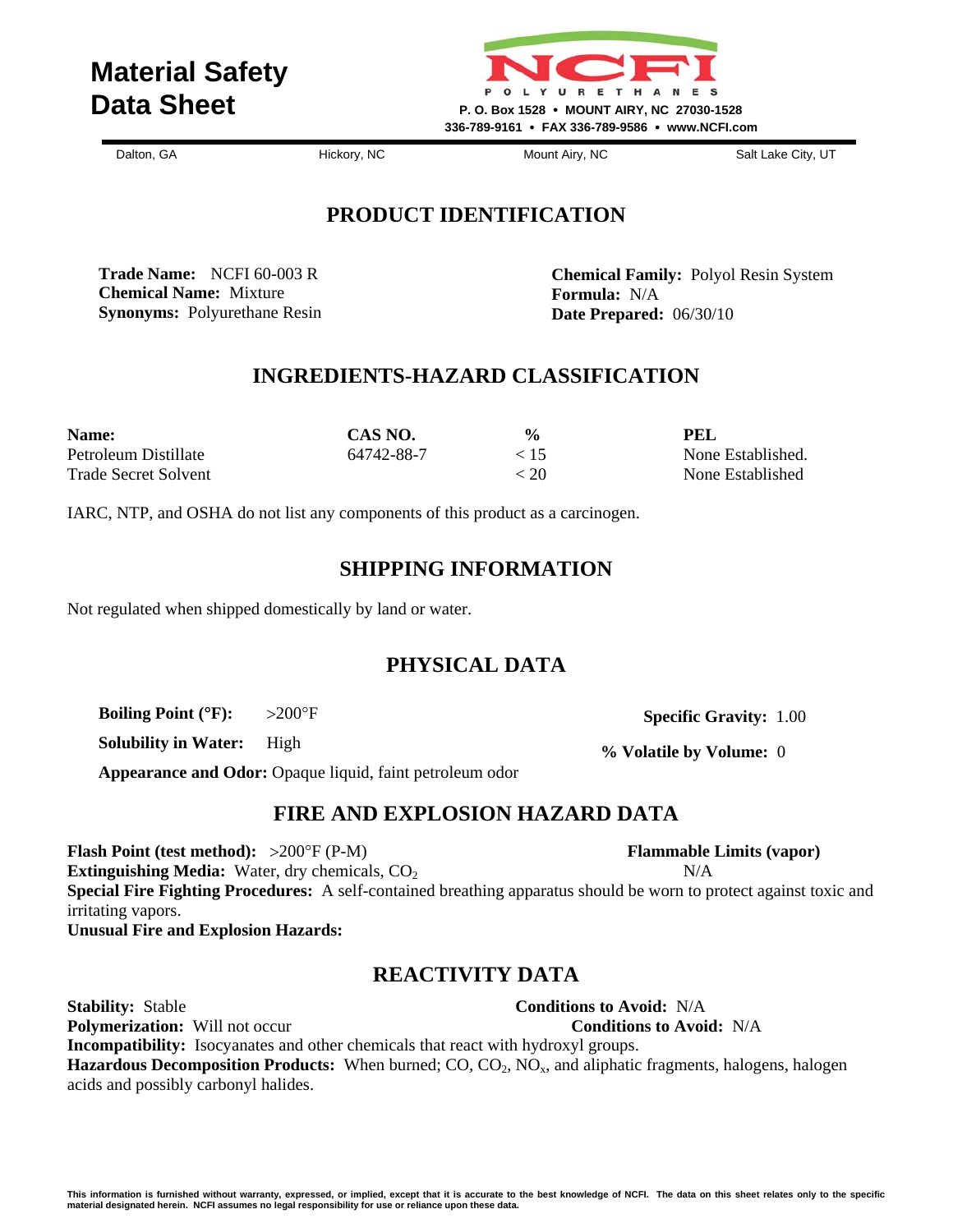**Permissible Exposure Limit:** None established.

**Effects of Overexposure:** May cause skin or eye irritation upon contact. Avoid breathing vapors. The dense vapors can displace and reduce breathing air in confined or unventilated spaces causing asphyxiation. Overexposure may cause tremors, confusion, irritation, and may result in cardiac sensitization.

### **First Aid Procedures**

**Eyes:** Flush with water for at least 15 minutes. See a physician if irritation develops. **Skin:** Wash with soap and water at first opportunity. **Inhalation:** Move to fresh air if symptoms develop. If breathing is difficult, give oxygen and call physician. **Ingestion:** Do not induce vomiting unless instructed to do so by a medical professional.

# **SPECIAL PROTECTION INFORMATION**

**Ventilation:** Local exhaust ventilation is recommended when working with this product. Uses requiring heating and/or spraying may require more ventilation or personal protective equipment.

**Respiratory Protection:** Seek professional advice prior to respirator selection and use. Follow OSHA respirator regulations (29 CFR 1910.134) and, if necessary, wear a NIOSH approved respirator. Select respirator based on its suitability to provide adequate worker protection for given working conditions, level of airborne contamination, and presence of sufficient oxygen. For emergency or no routine operations (cleaning spills, reactor vessels, or storage tanks), wear an SCBA. *Warning! Air-purifying respirators do not protect workers in oxygendeficient atmospheres.* If respirators are used, OSHA requires a written respiratory protection program that includes at least: medical certification, training, fit testing, periodic environmental monitoring, maintenance, inspection, cleaning, and convenient, sanitary storage areas.

**Eye Protection:** Goggles or chemical safety glasses.

**Gloves:** Chemically resistant rubber or plastic.

**Other:** Avoid eye and skin contact. Eye wash system and showers should be available.

# **SPILL OR LEAK PROCEDURES**

Remove or extinguish ignition or combustion sources. Contain spill. Absorb with sawdust, etc., and shovel into container. Waste material should be disposed of under conditions which meet federal, state, and local environmental regulations. Wash area with detergent and water.

# **SPECIAL PRECAUTIONS**

Store between 65°F and 85°F out of sunlight. Keep tightly sealed. Relieve pressure slowly when opening container. R Component drums can be sent to drum reconditioners or disposed of as ordinary industrial waste in compliance with pertinent regulations.

**CAUTION:** Under no circumstances should empty drums be burned or cut open with an electric or gas torch.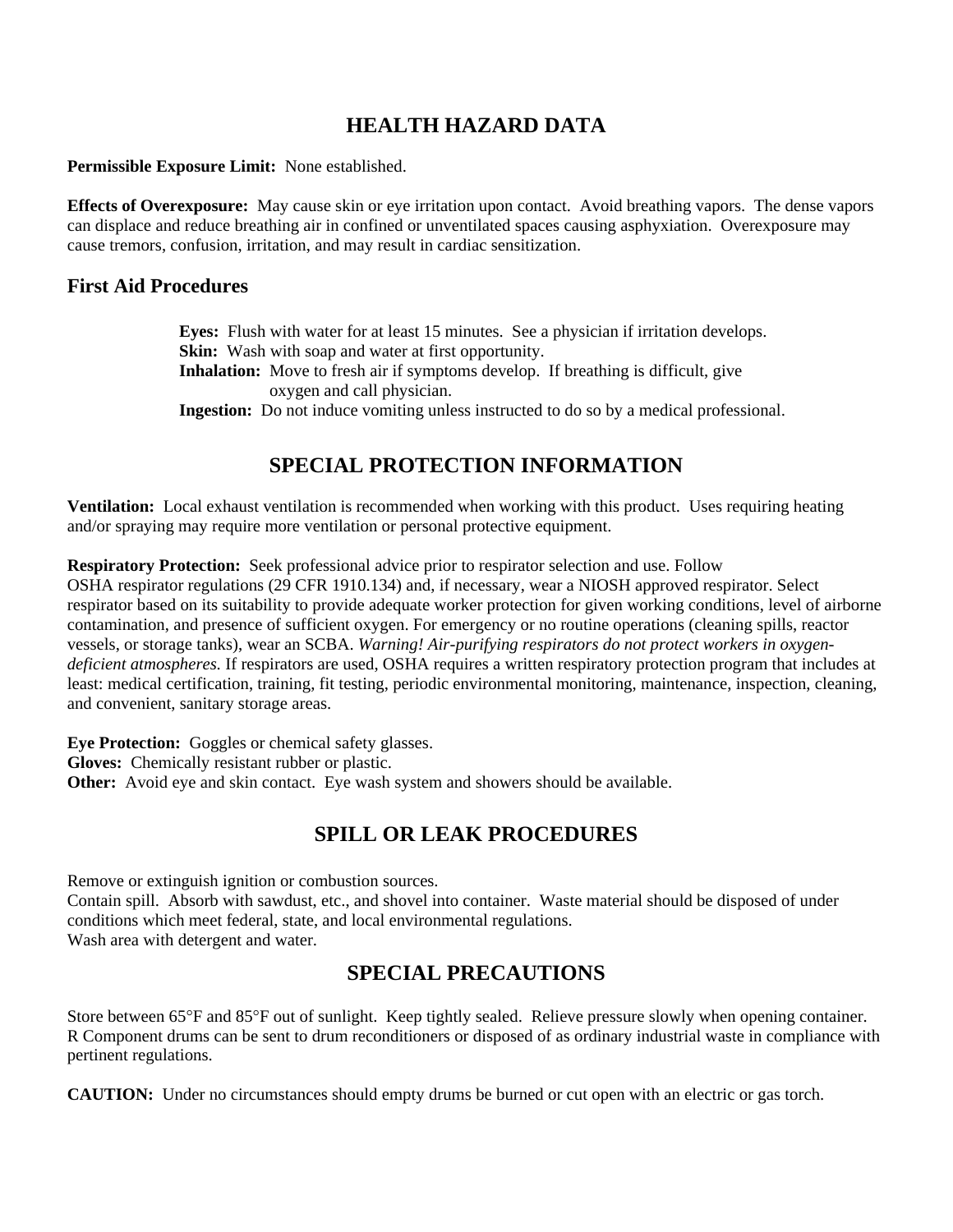

Dalton, GA **Hickory, NC** Mount Airy, NC Salt Lake City, UT

# **PRODUCT IDENTIFICATION**

**Trade Name:** NCFI 60-003 A **Chemical Name:** Polymethylene polyphenylisocyanate **Synonyms:** Modified MDI

**Chemical Family:** Aromatic Isocyanate  **Formula:** N/A  **Date Prepared:** 06/30/10

# **INGREDIENTS-HAZARD CLASSIFICATION**

| Name:                                                                    | CAS NO.        | $\frac{6}{9}$ | PEL.               |
|--------------------------------------------------------------------------|----------------|---------------|--------------------|
| Diphenylmethane diisocyanate (MDI $4,4'$ ) <sup><math>\perp</math></sup> | $101 - 68 - 8$ | 37            | $0.02$ ppm ceiling |
| Diphenylmethane diisocyanate (MDI $2,4$ ) <sup><math>\perp</math></sup>  | 26447-40-5     | <10           | None Established.  |
| Higher polymers of similar structure                                     | 9016-87-9      | $<$ 40        | None Established.  |
| Trade Secret Solvent <sup>1</sup>                                        |                | 20-50         | None Established   |

<sup>1</sup> Not listed as a carcinogen (NTA, IARC, OSHA)

# **SHIPPING INFORMATION**

Not regulated when shipped by land, water or air when packaged in single containers of 5000 pounds or less.

# **PHYSICAL DATA**

**Boiling Point (**°**F):** 625°F **Solubility in Water:** Insoluble, reacts **Appearance and Odor:** Brown liquid, slight aromatic odor

 **Specific Gravity:** 1.16 **% Volatile by Volume:** None

# **FIRE AND EXPLOSION HAZARD DATA**

**Flash Point (test method):** 390°F (P-M)

**Extinguishing Media:** Dry chemicals, CO<sub>2</sub> or appropriate foam. If water is used, very large quantities are required. **Special Fire Fighting Procedures:** A self-contained breathing apparatus should be worn to protect against toxic and irritating vapors.

**Unusual Fire and Explosion Hazards:** At temperatures above 400°F, MDI can polymerize/decompose causing pressure build-up in closed containers and possibly rupture. Avoid water contamination in closed containers which may cause rupture  $(CO<sub>2</sub>$  is evolved).

# **REACTIVITY DATA**

**Stability:** Stable **Conditions to Avoid:** Contamination with water

**Polymerization:** May occur from contact with water, alcohols, glycols or other materials containing active hydrogens. **Incompatibility:** Water, alcohols, amines, strong bases.

**Hazardous Decomposition Products:** By high heat or fire; CO, CO<sub>2</sub>, NO<sub>x</sub>, benzene, toluene, aliphatic fragments, traces of HCN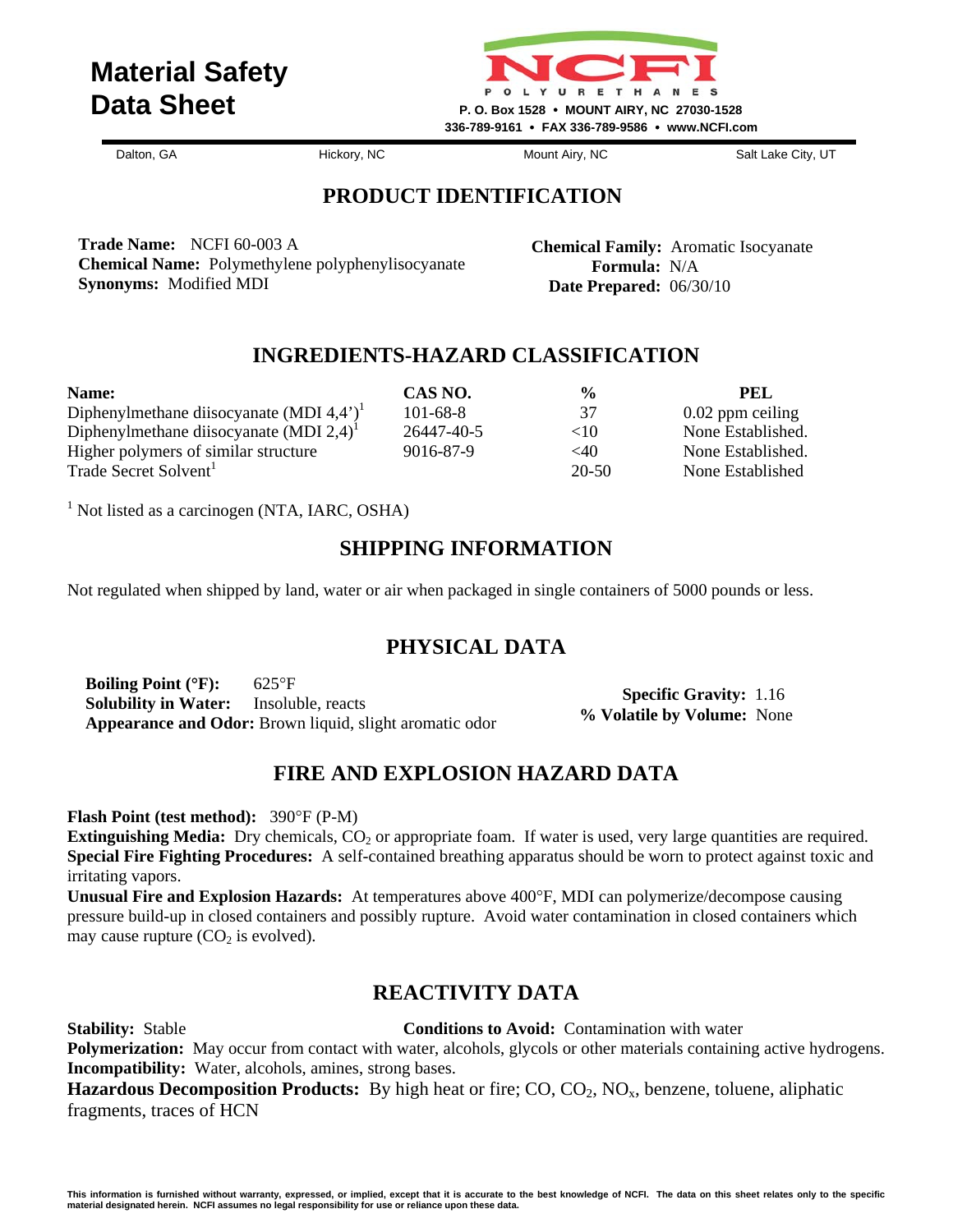**Permissible Exposure Limit:** 0.02 ppm ceiling for MDI.

**Effects of Overexposure:** May cause skin or eye irritation upon contact. Inhalation of MDI vapors may cause breathlessness, chest discomfort, coughing and reduced pulmonary functions. Exposure may produce asthma-like symptoms, also may lead to allergic sensitivity.

#### **First Aid Procedures**

**Eyes:** Flush with flowing water for at least 15 minutes, then obtain medical attention. **Skin:** Remove contaminated clothing and wash off with soap & water. **Inhalation:** Remove to fresh air, administer oxygen if necessary. **Ingestion:** Drink large amounts of water. See a physician.

# **SPECIAL PROTECTION INFORMATION**

**Ventilation:** MDI has a very low vapor pressure at room temperature. General/local ventilation typically control exposure levels very adequately. Uses requiring heating and/or spraying may require more aggressive engineering controls or personal protective equipment. Monitoring is required to determine engineering controls.

**Respiratory Protection:** The specific respirator selected must be based on contamination levels of this material found in the workplace and the working limits of the respirator. A supplied air, full-face mask, positive pressure or continuous flow respirator or a supplied air hood is required when airborne concentrations are unknown or exceed threshold limit values. A positive pressure, self contained breathing apparatus can be used in emergencies or other unusual situations. Full-face air purifying respirators equipped with organic vapor cartridges can be used in certain situations*, see OSHA standard 29CFR 1910.134*. All equipment must be NIOSH approved and maintained.

**Eye Protection:** Wear goggles or chemical safety glasses. **Gloves:** Chemically resistant rubber or plastic. **Other:** Avoid eye and skin contact. Eye wash system and safety showers should be available.

# **SPILL OR LEAK PROCEDURES**

Contain spill. Absorb with sawdust, etc., and shovel into open top drum. Decontaminate absorbent and spill area with 2% detergent/water solution. Let waste stand for 1 to 2 days, then dispose of waste in a licensed facility. Respiratory protection/ventilation is recommended during clean-up.

# **SPECIAL PRECAUTIONS**

Store between 65°F and 85°F out of sunlight. Keep tightly sealed to prevent moisture contamination. Relieve pressure slowly when opening container. Once opened, protect contents from water with dry atmosphere (-40°F dew point). If isocyanate becomes contaminated, do not reseal. Empty isocyanate drums or other container should be decontaminated by filling with water or decontamination solution, preferably outdoors. Allow to stand for 24-48 hours, open to the atmosphere. DO NOT SEAL DRUMS OR CONTAINERS. Drain the drums and puncture to prevent reuse. Dispose of as ordinary industrial waste.